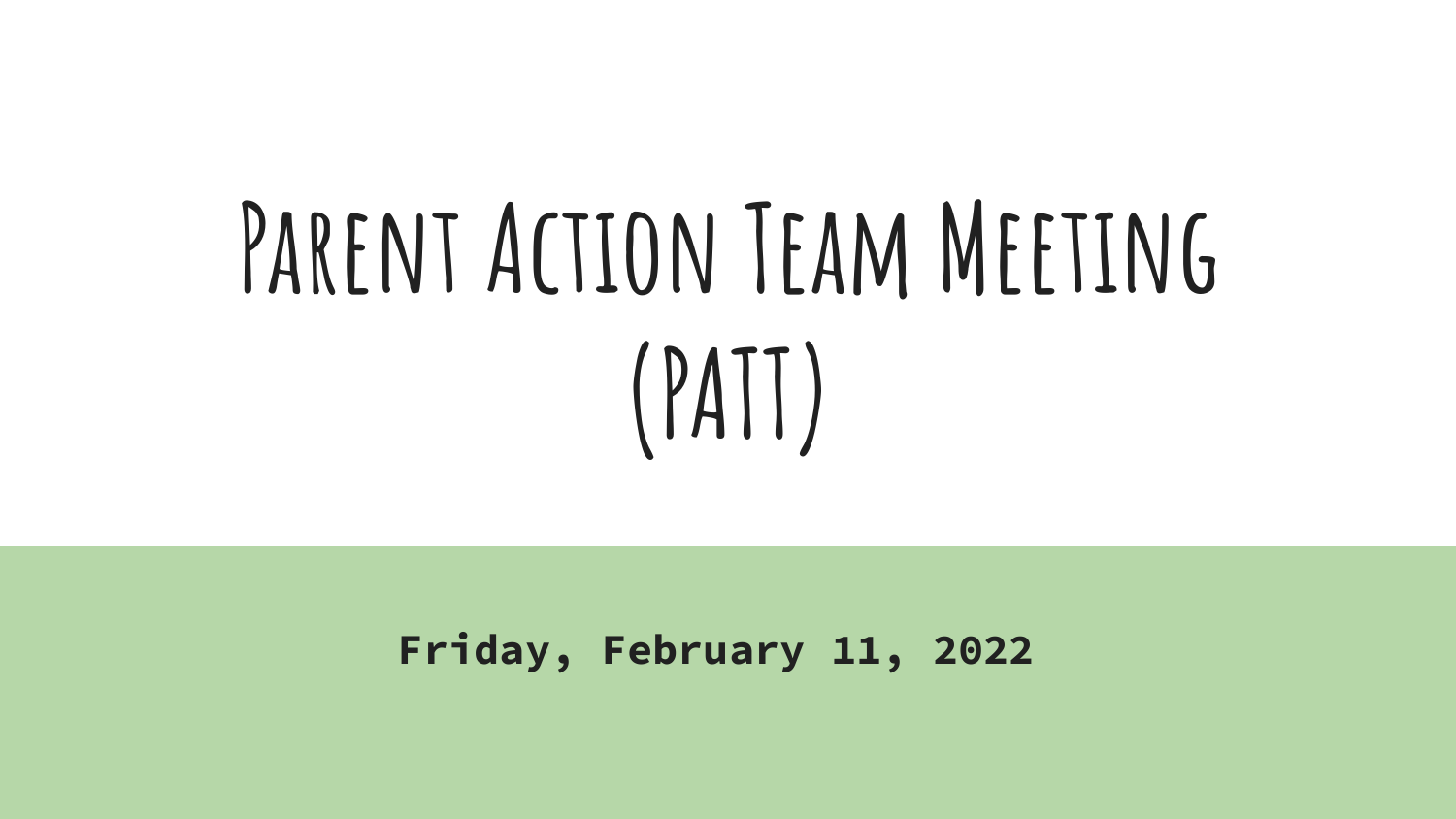### **School Updates**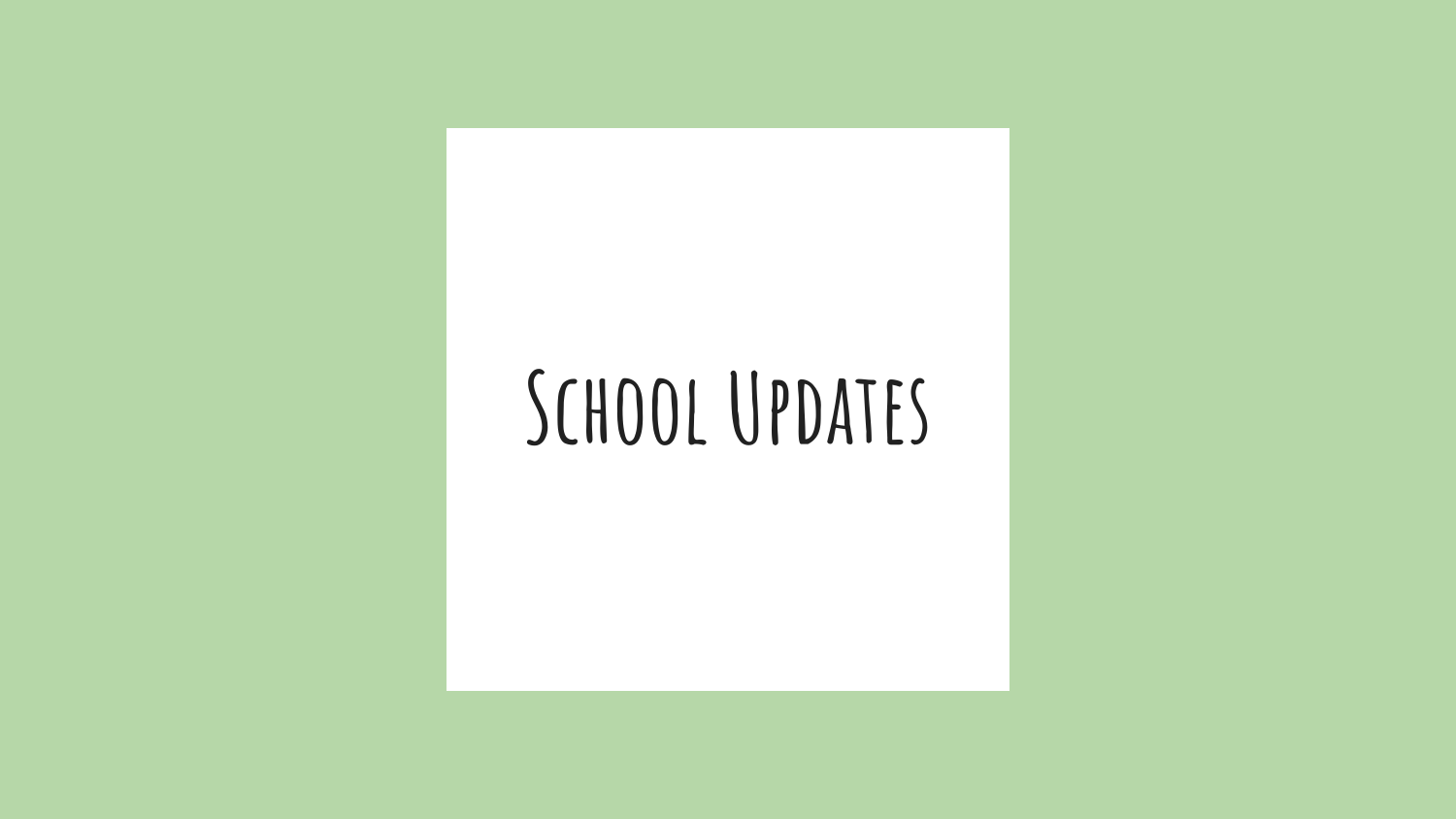### **School Updates**

- Black History Month
	- Daily quotes, shared stories and experiences for students to see and celebrate the triumphs of Black Americans throughout history.
	- Door decorating contest between classes with shared information
	- Activities done by the classroom teachers
- Valentine's Day- Parties will start at 1pm. Students should bring everything with them to school. Individualized treats will be allowed. However,No parents or outside food will be allowed at this time.
- WIDA Testing- will start this month on February 23rd. If your student is identified as an ELL then they will take this test. More information including a letter will be shared in the coming week.
- Tutoring
	- We finished session 1 and we are moving into session 2
		- Some students will be exited and others will get letters home based on their need.
		- Progress reports went home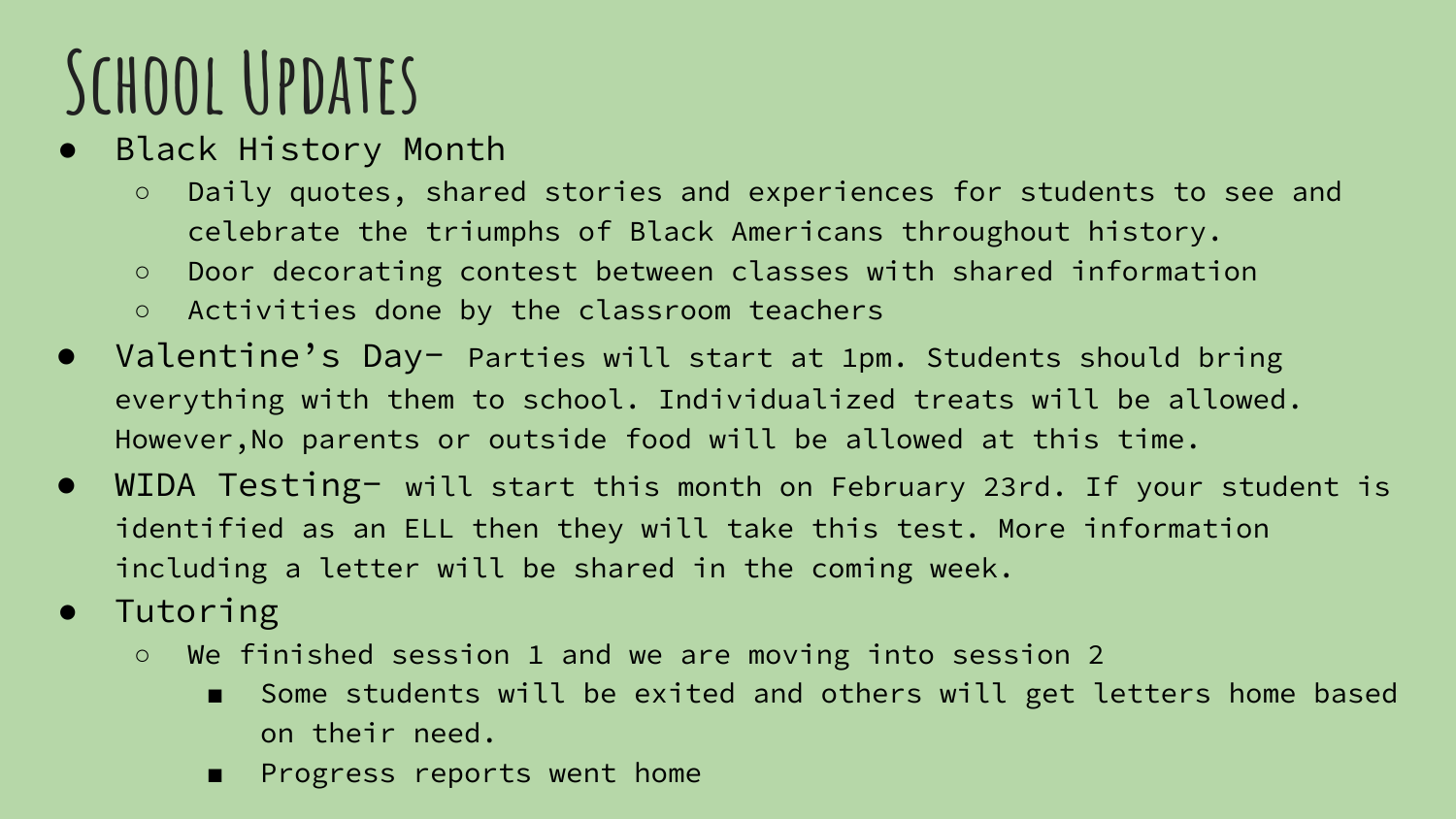### **Spring 2021-FAll 2021 : Elementary ELA NWEA**

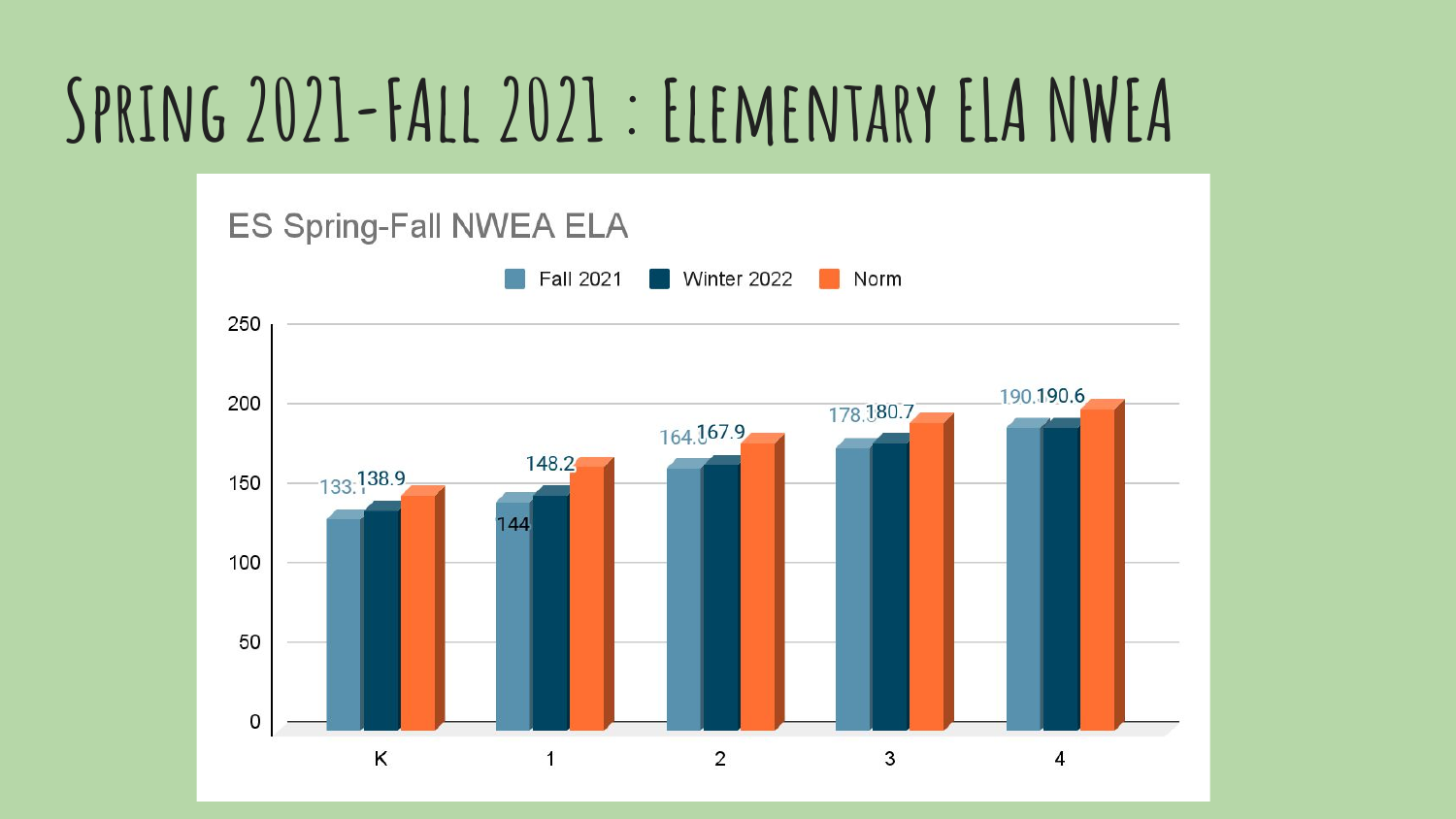### **Spring 2021-FAll 2021 : Elementary math NWEA**

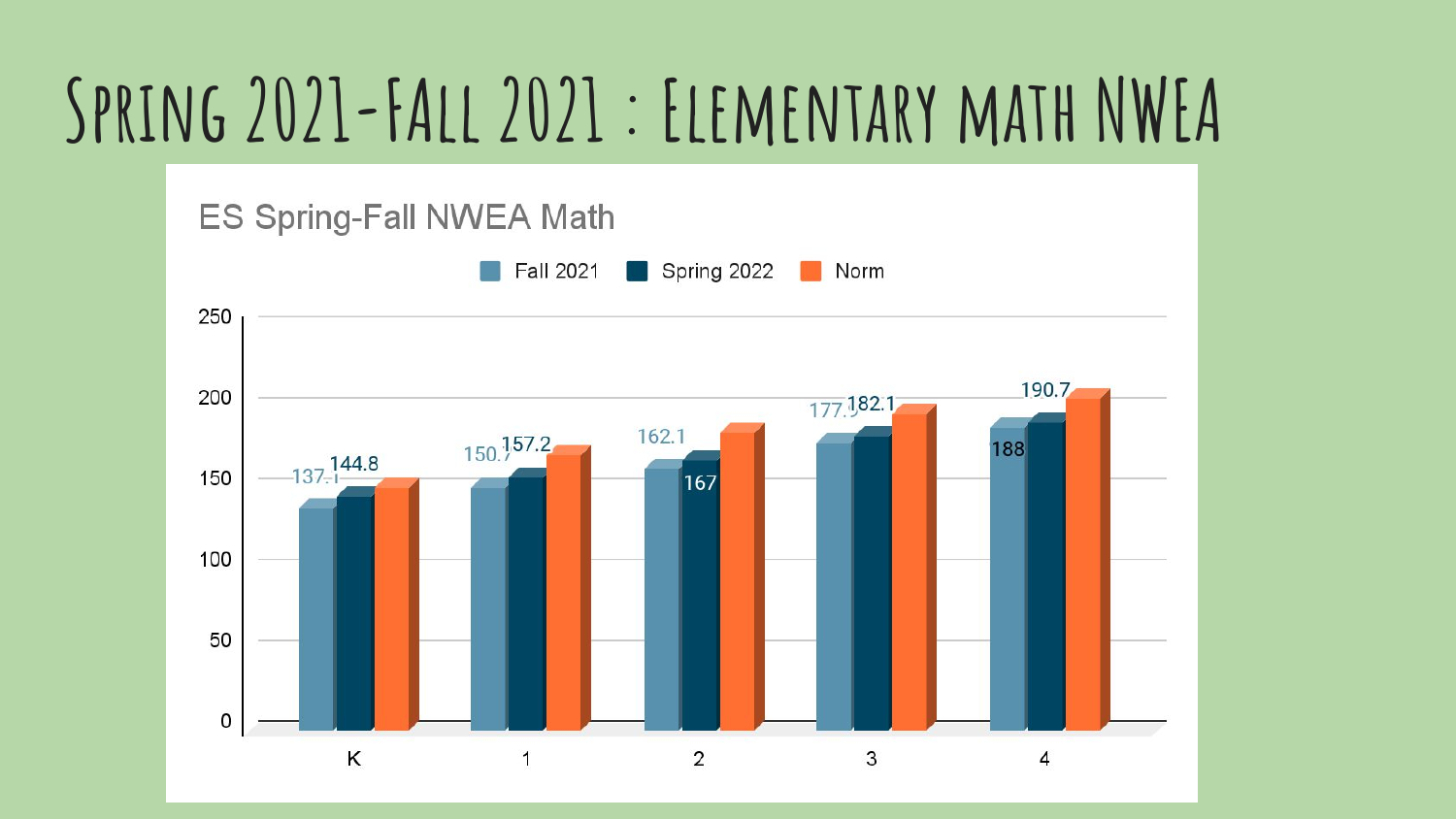### **Spring 2021-FAll 2021 : MS/HS ELA NWEA**

#### MS/HS Spring-Fall 2021 ELA NWEA

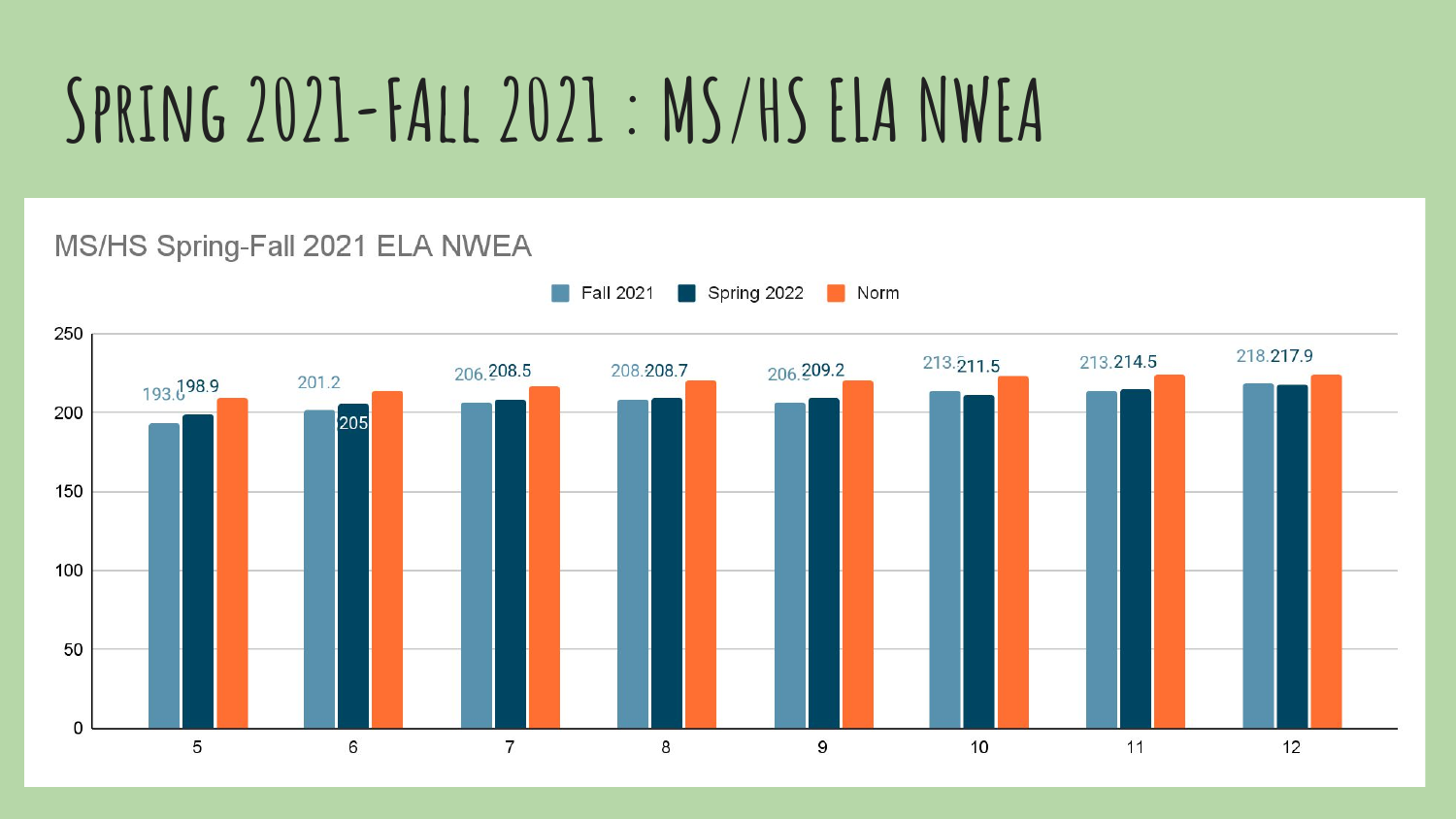### **Spring 2021-FAll 2021 : MS/HS Math NWEA**

MS/HS Spring-Fall 2021 Math NWEA

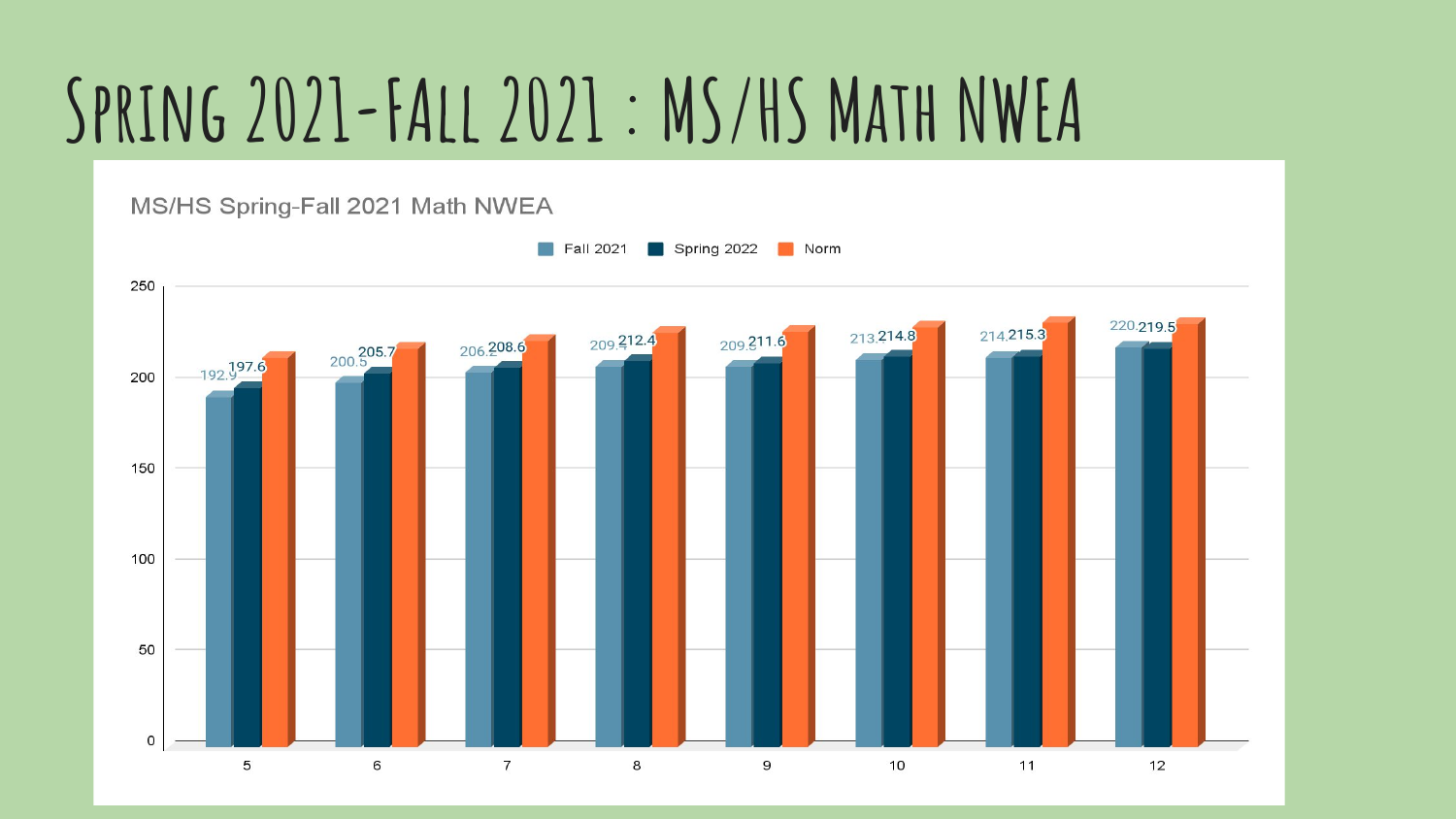# **College & Career Updates**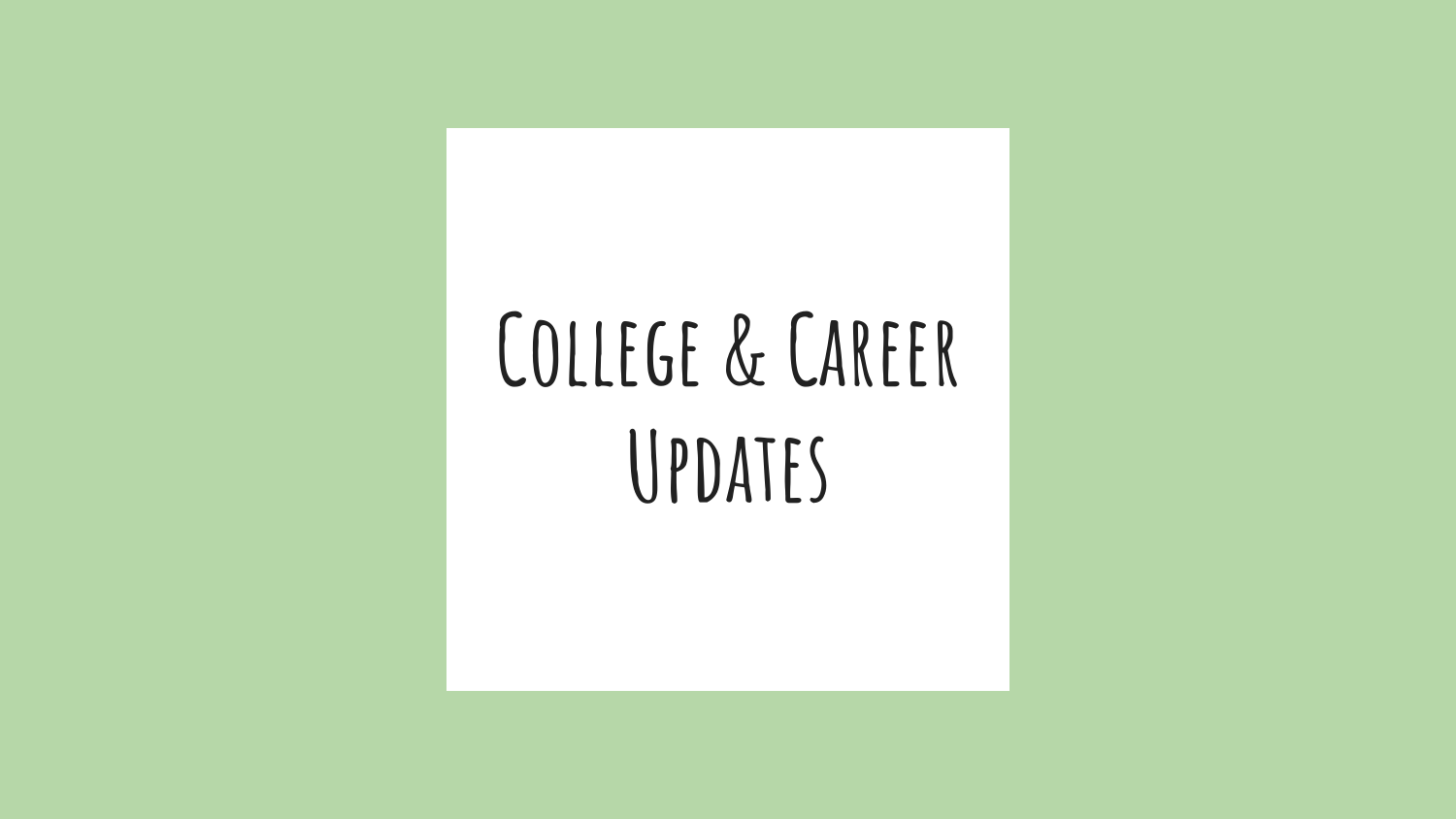Ms. Sion is continuing her work on the following areas with students:

- College Applications
- Grade level seminars
- Trades Program
- Credit Recovery (if your child received a letter, please make sure they are attending Credit Recovery on Tuesdays and Thursdays from 3:15-4:30)
- Field Trips

For questions, please contact Ms. Sion at shadden.sion@leonagroup.com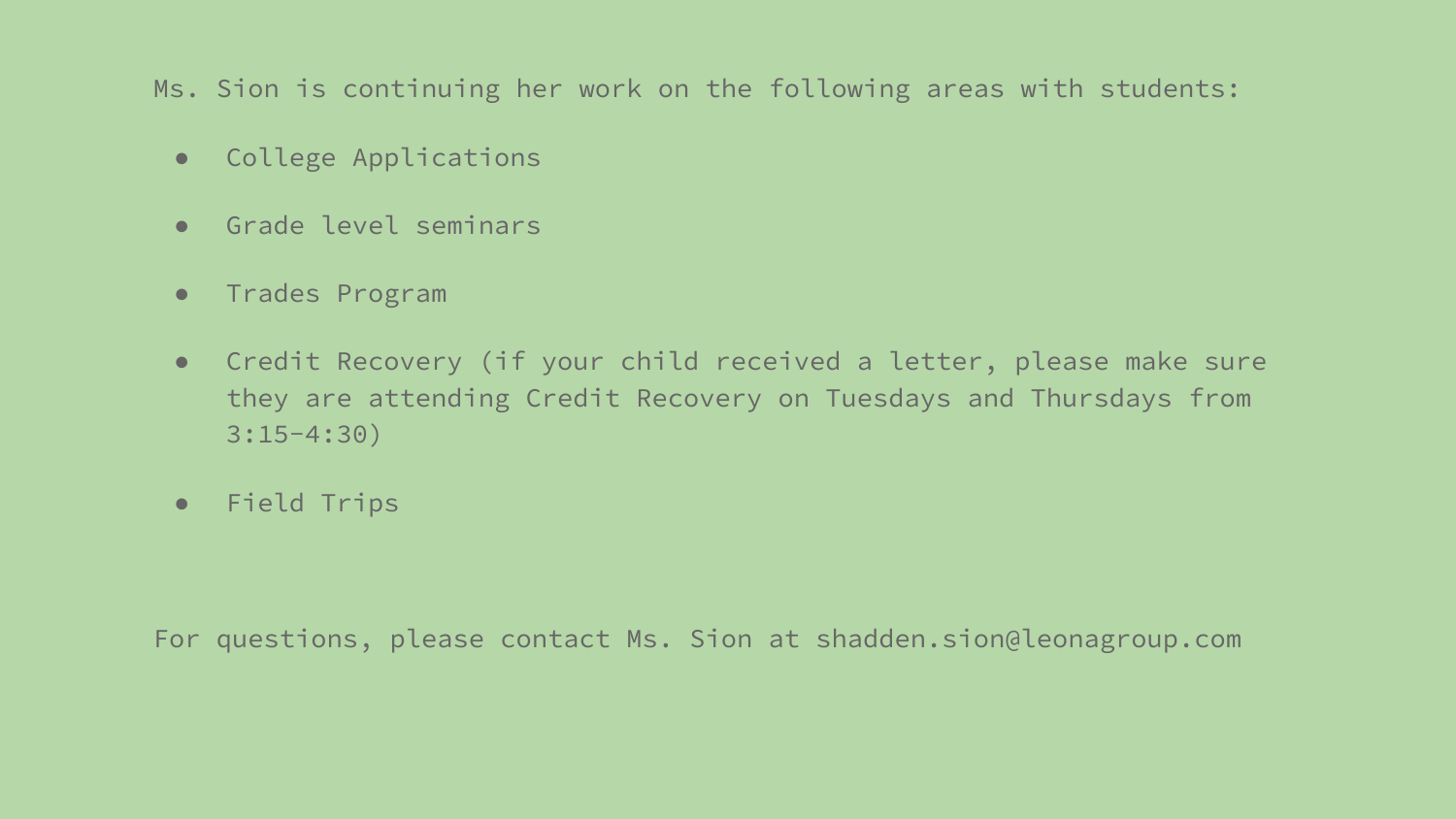## **Mission Lift Presentation**

### **Anger Control**

**-------------**

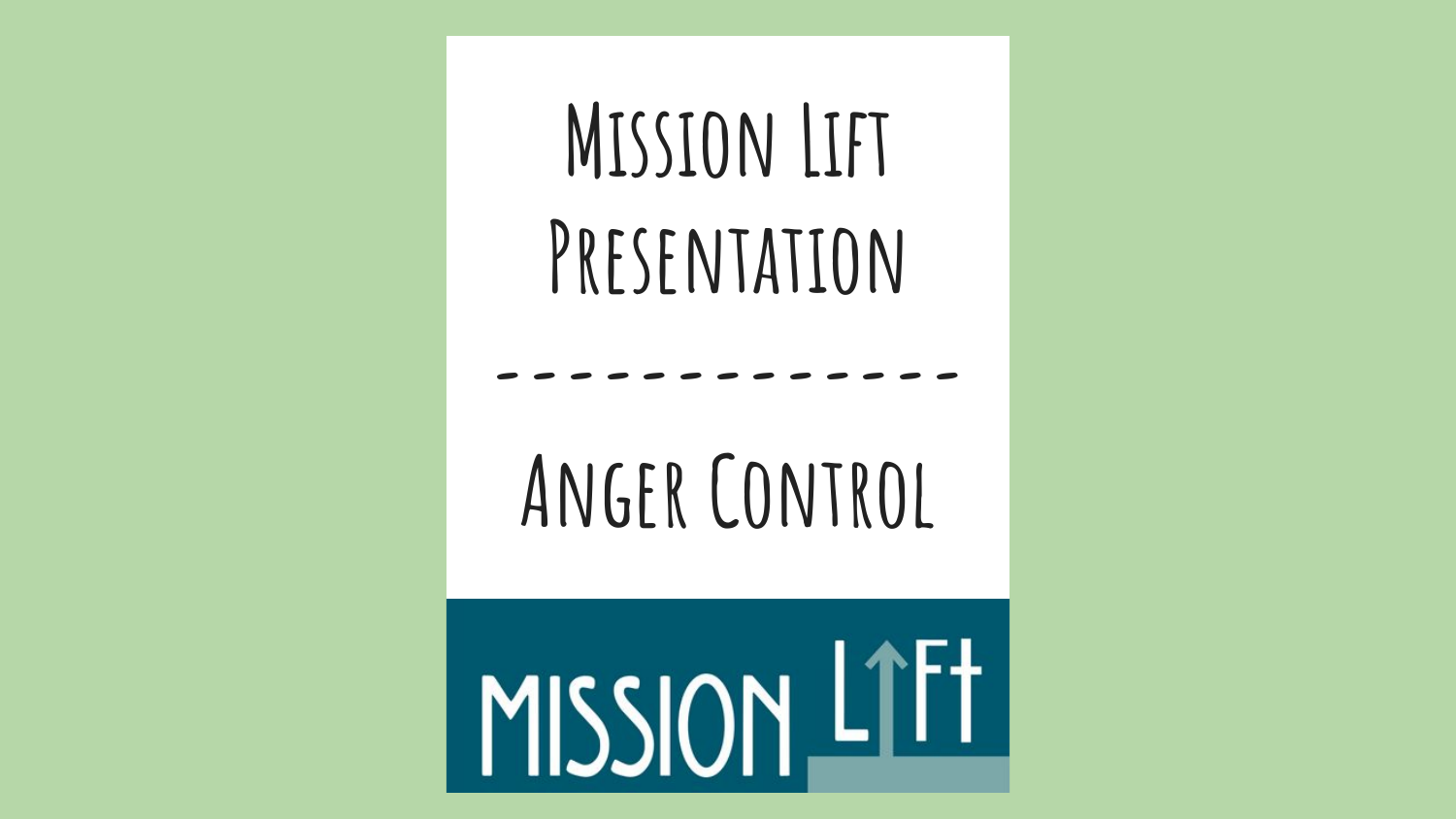### Anger Control Control del el Enojo

Pedro Coracides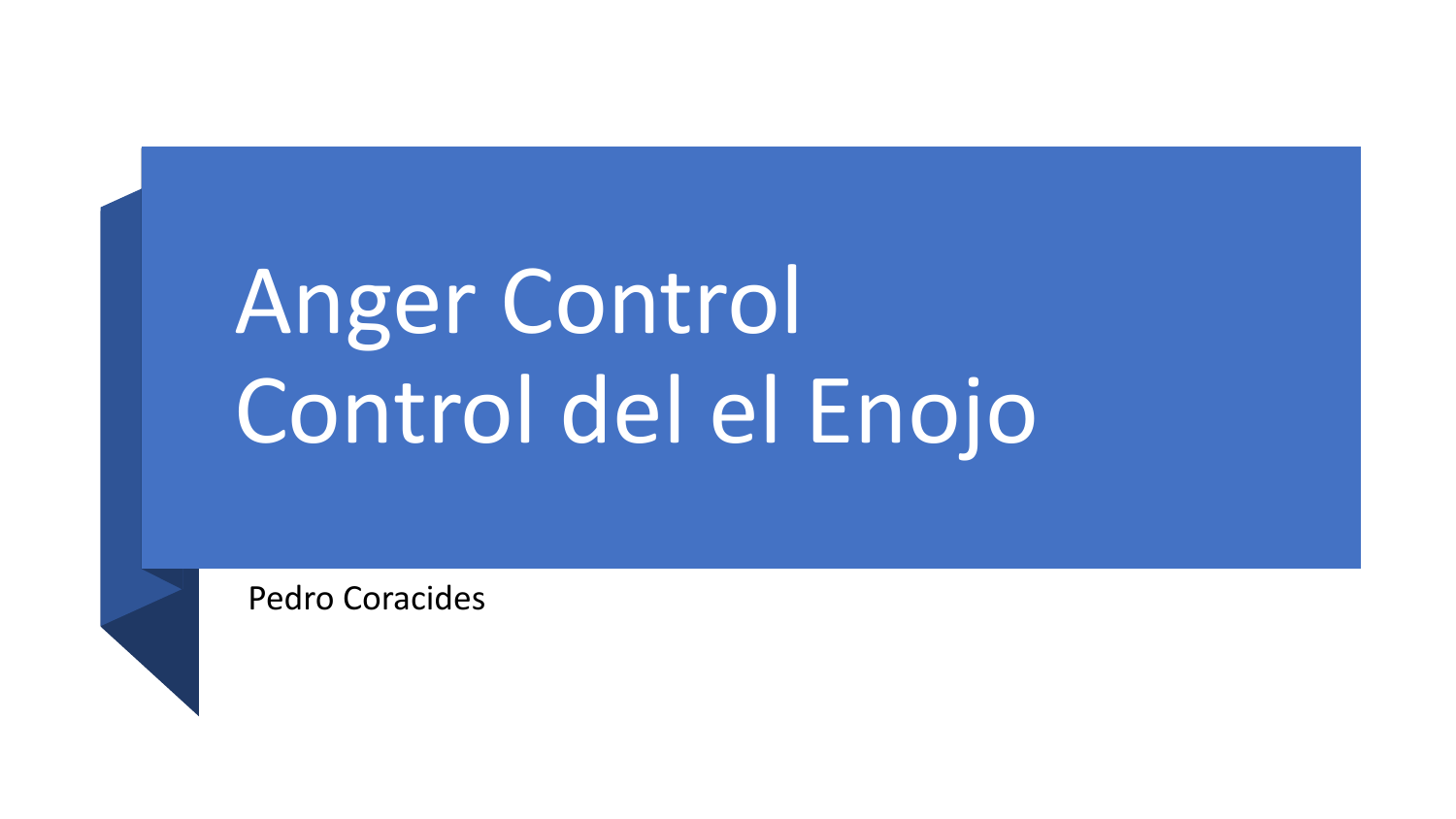#### **Anger Enojo**



(Video Clip)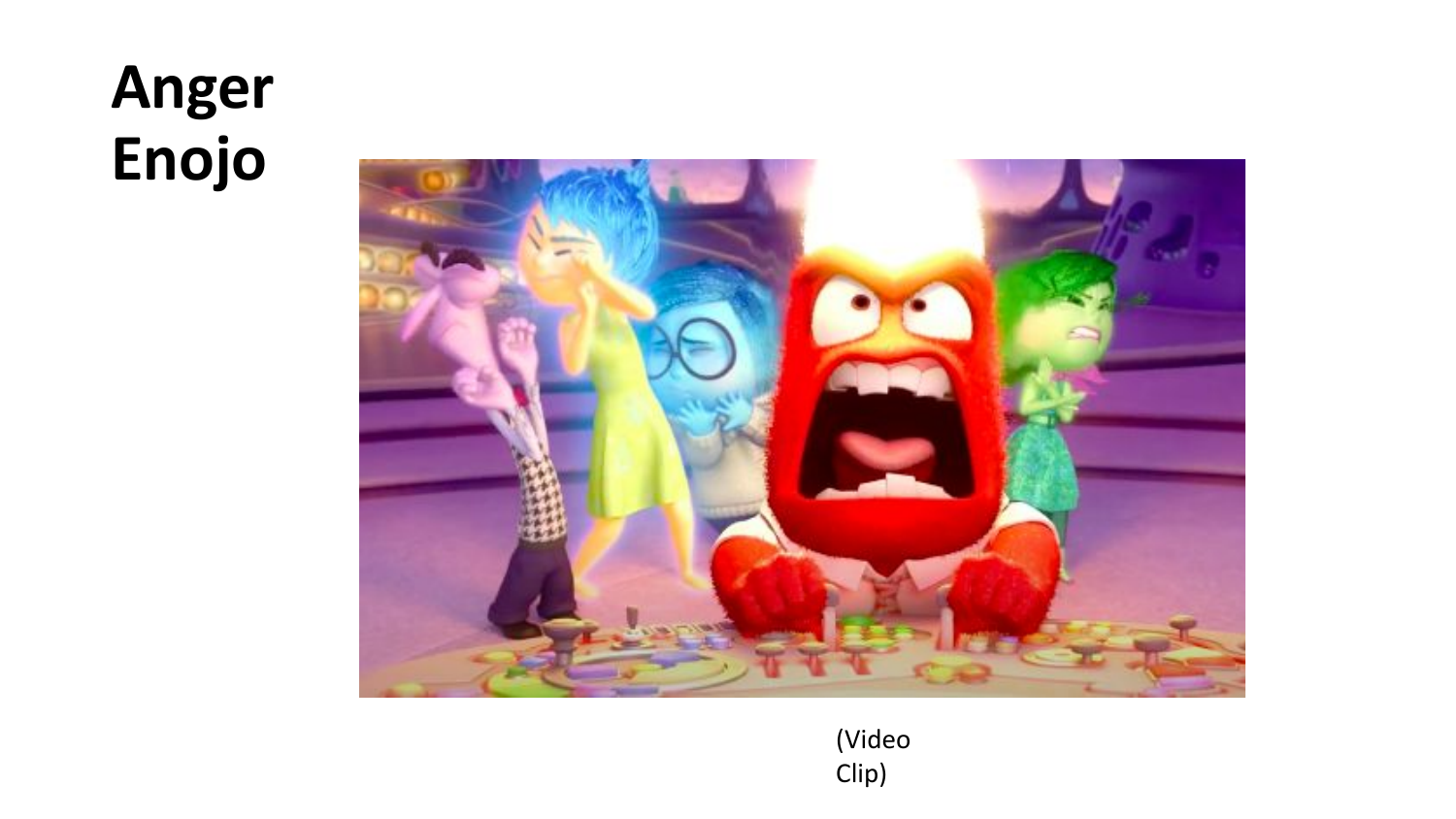#### **Anger is a human emotion El enojo es una emoción humana**



**NPR-IBM Watson Health Poll** 

100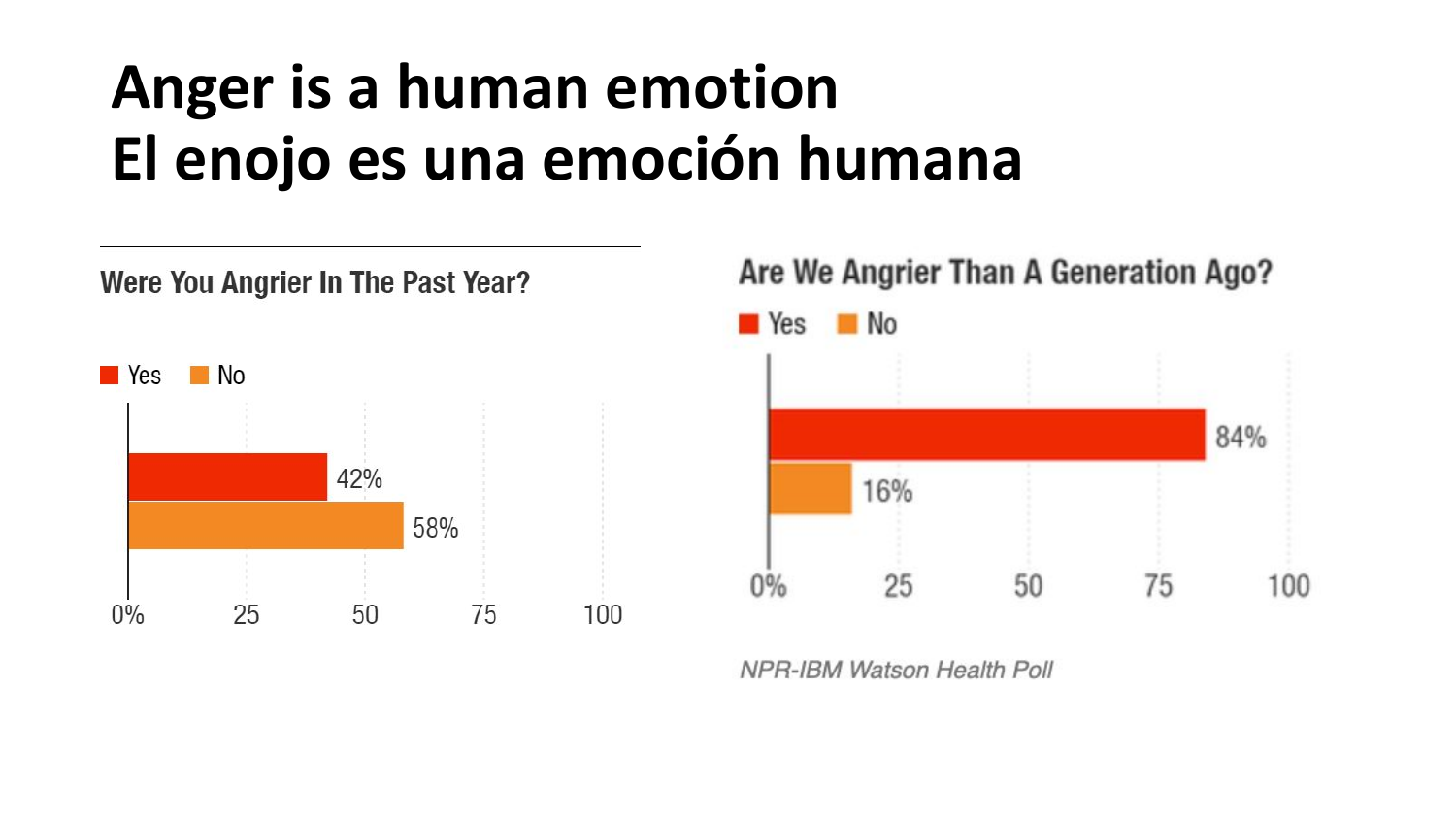#### **3 steps to control anger 3 pasos para controlar el enojo**

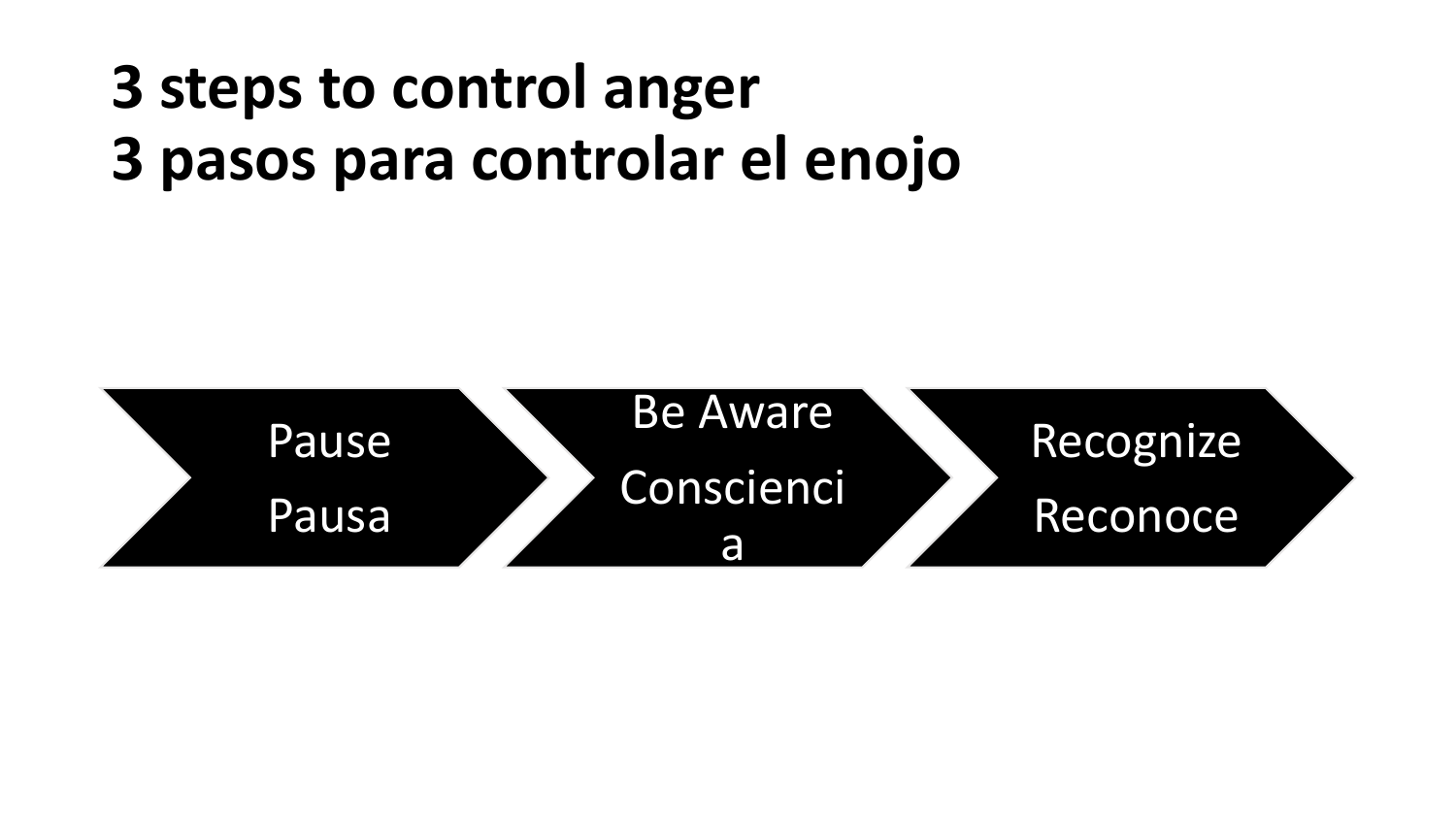#### **Pause Pausa**

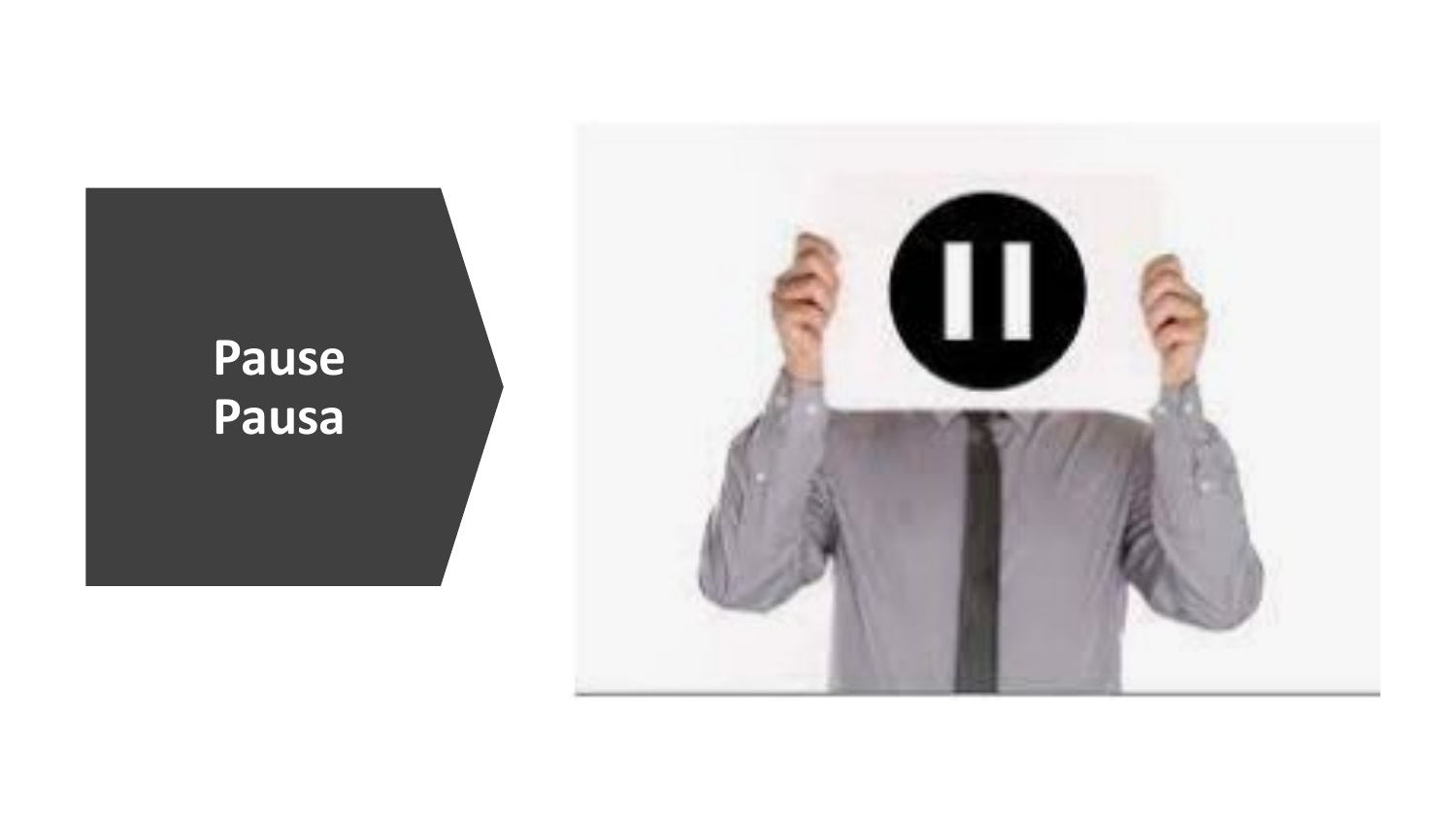#### **Be Aware Ten Consciencia**

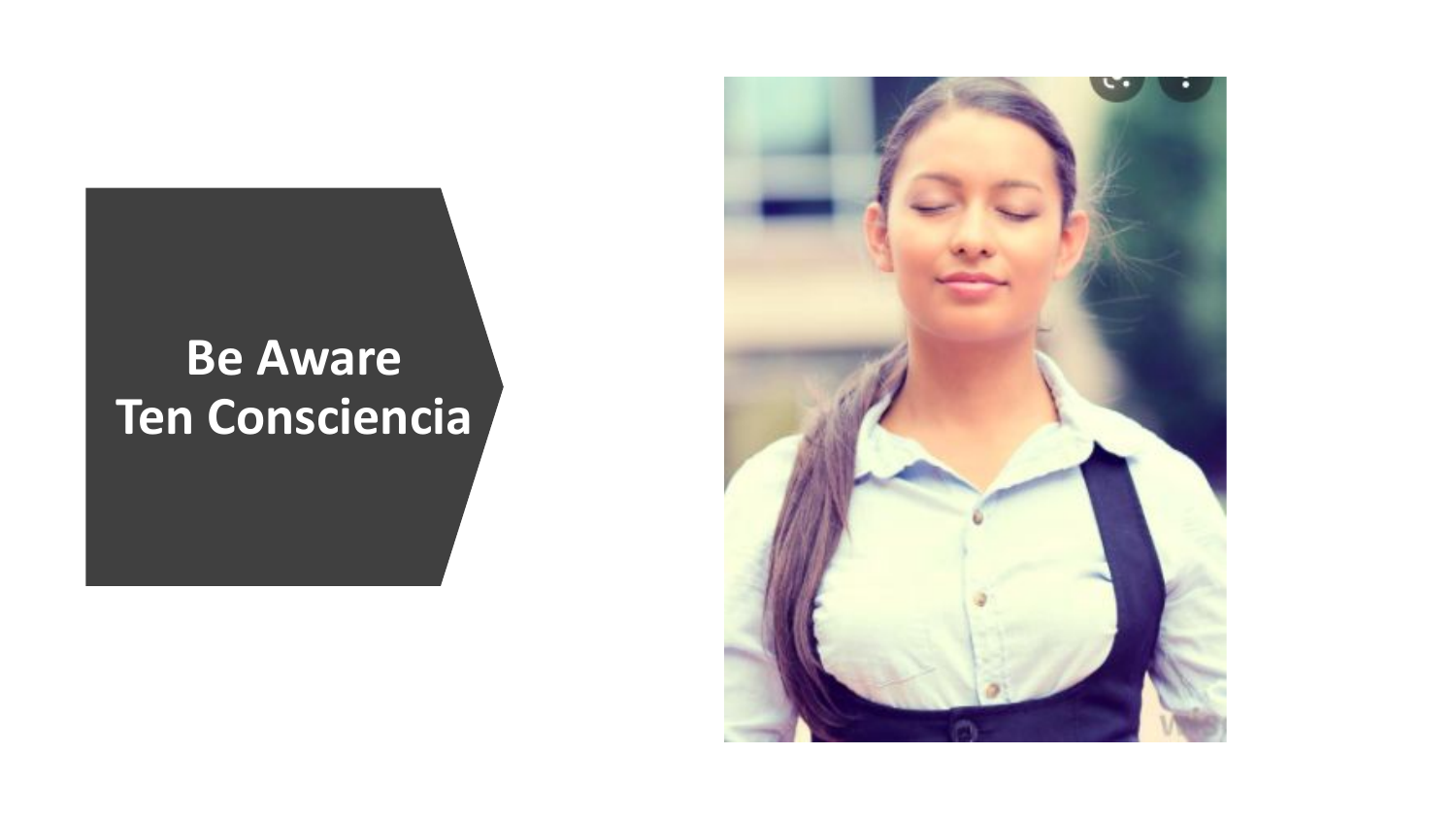#### **Recognize Reconoce**

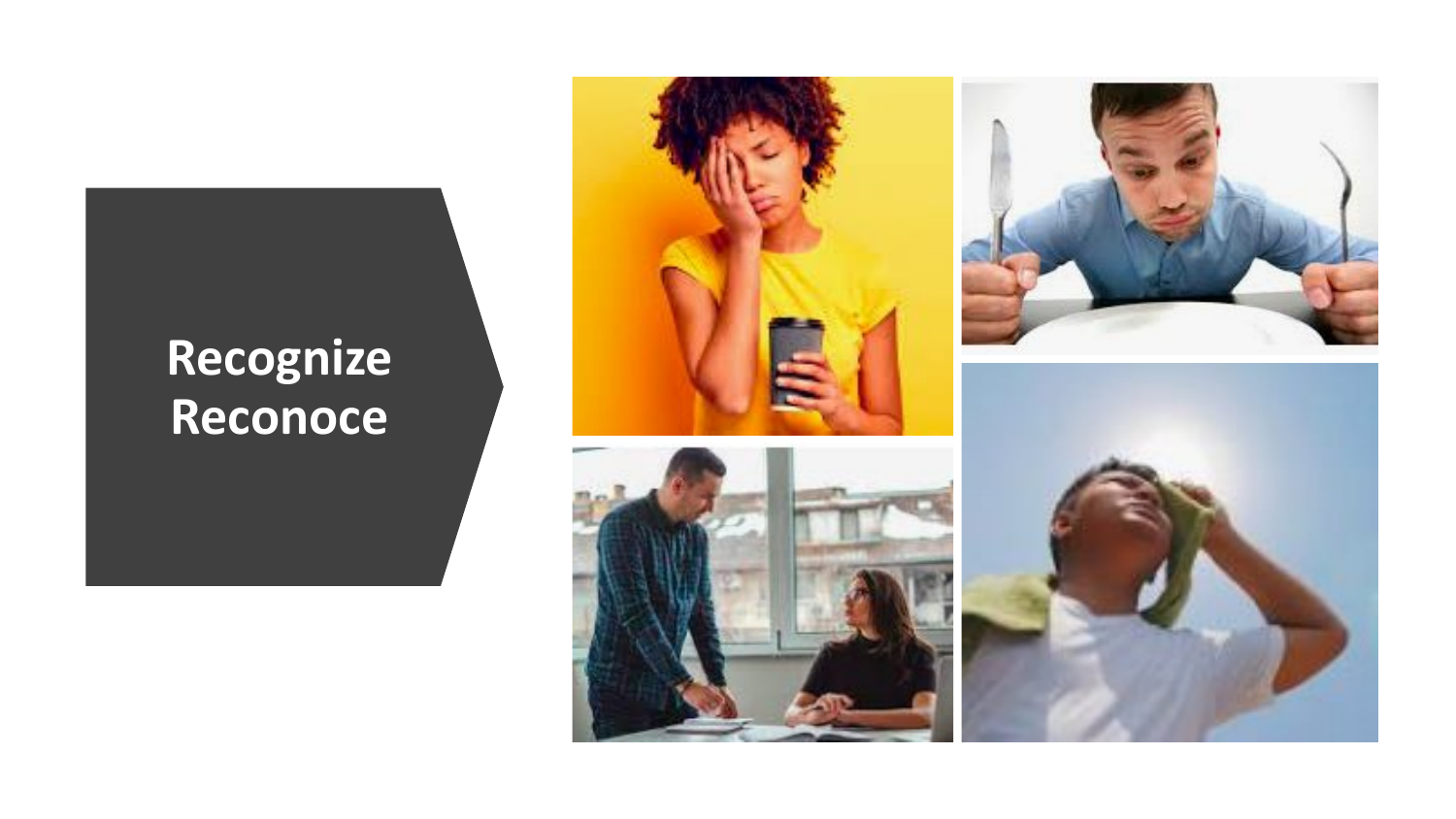### **Let's practice! ¡Vamos a practicar!**

Think about something that recently caused you to be mad. Piensa en algo que te haya hecho enojar recientemente.

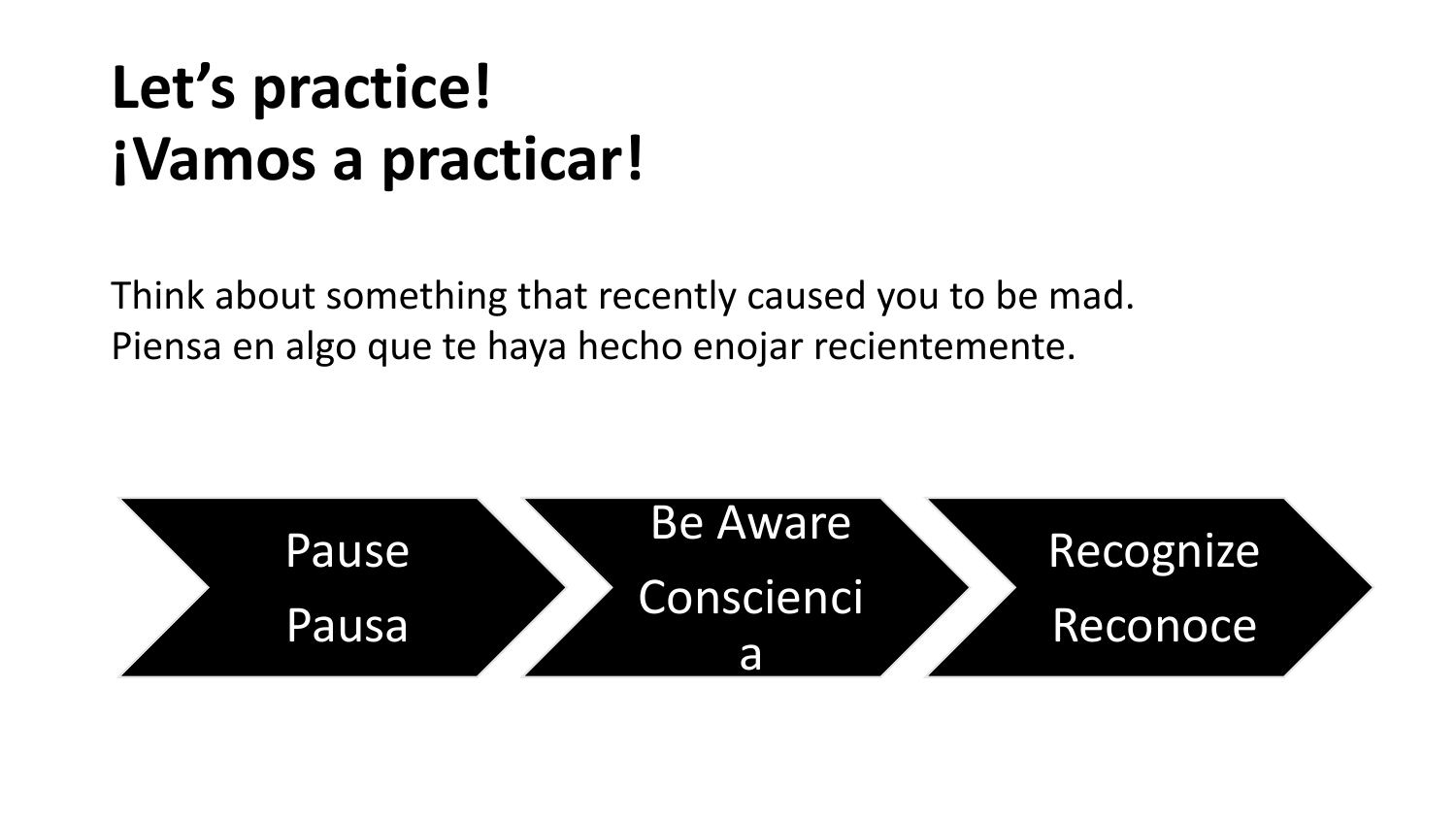### Sign up for parent classes! Enscribete in clases para padres!

*Parenting for student achievement sessions Sesiones de crianza de los hijos para el logro de los estudiantes* February/Febrero 7 - March/Marzo 28 Mondays/Lunes 9:30am - 11:30am

*English classes Clases de Ingles* January/Enero 24 - April/Abril 28 Mondays/Lunes 9:30am - 11:30am



tinyurl.com/HODACLASS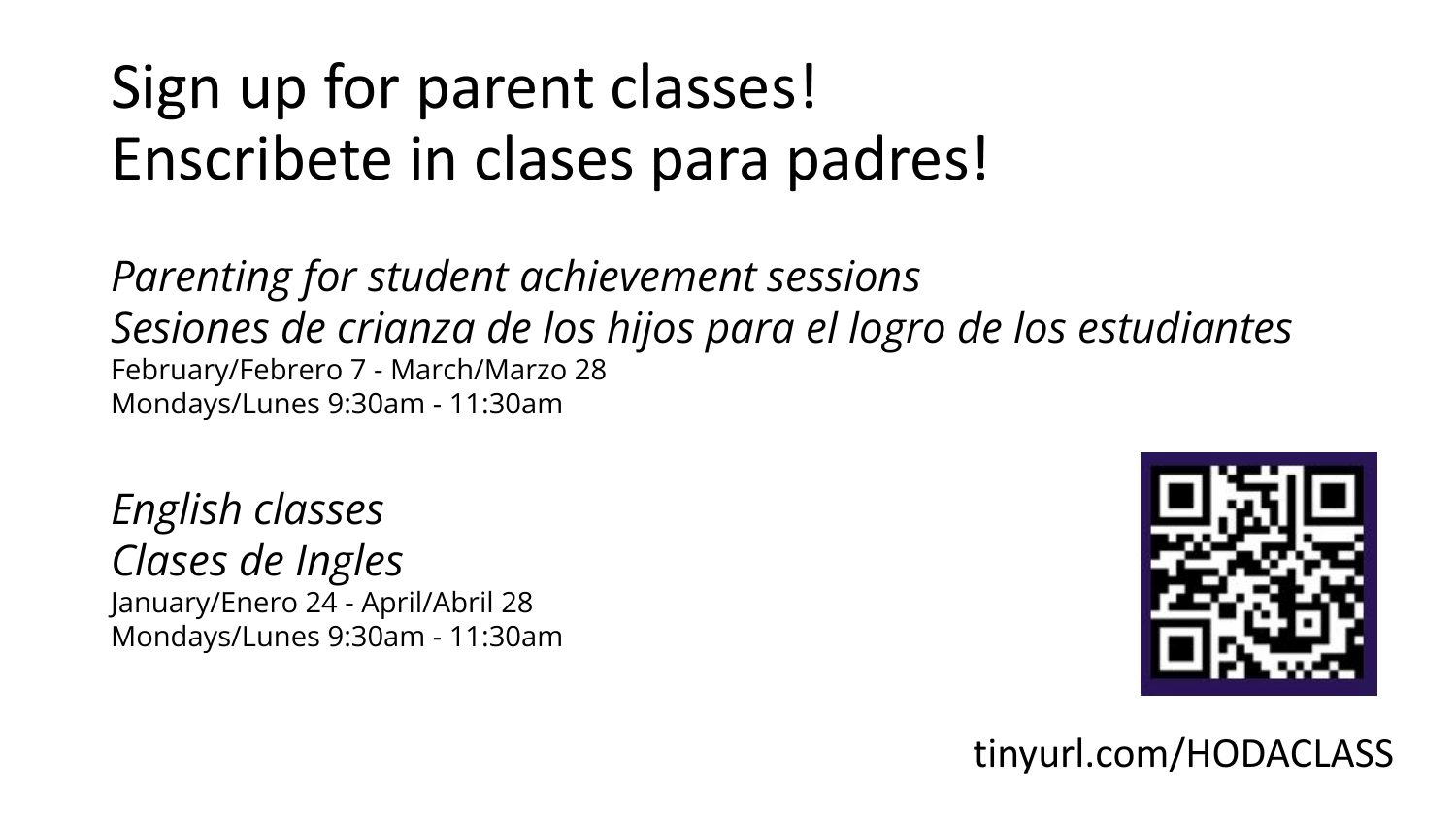### **Clase De Ingles / English Class**

**English Class** January 24 – April 28, Monday and Thursday weekly, 7--9pm

**CLase de Inglés** - 24 de Enero El Lunes y Martes, 7-9pm

**Open to HODA and Community Parent/Caregivers / Para Padres/Madres de HODA y la Comunidad**

Matricularse / Registration Link

[https://umich.qualtrics.com/jfe/form/SV\\_2m1IS1X4vKZVCiq](https://umich.qualtrics.com/jfe/form/SV_2m1IS1X4vKZVCiq)

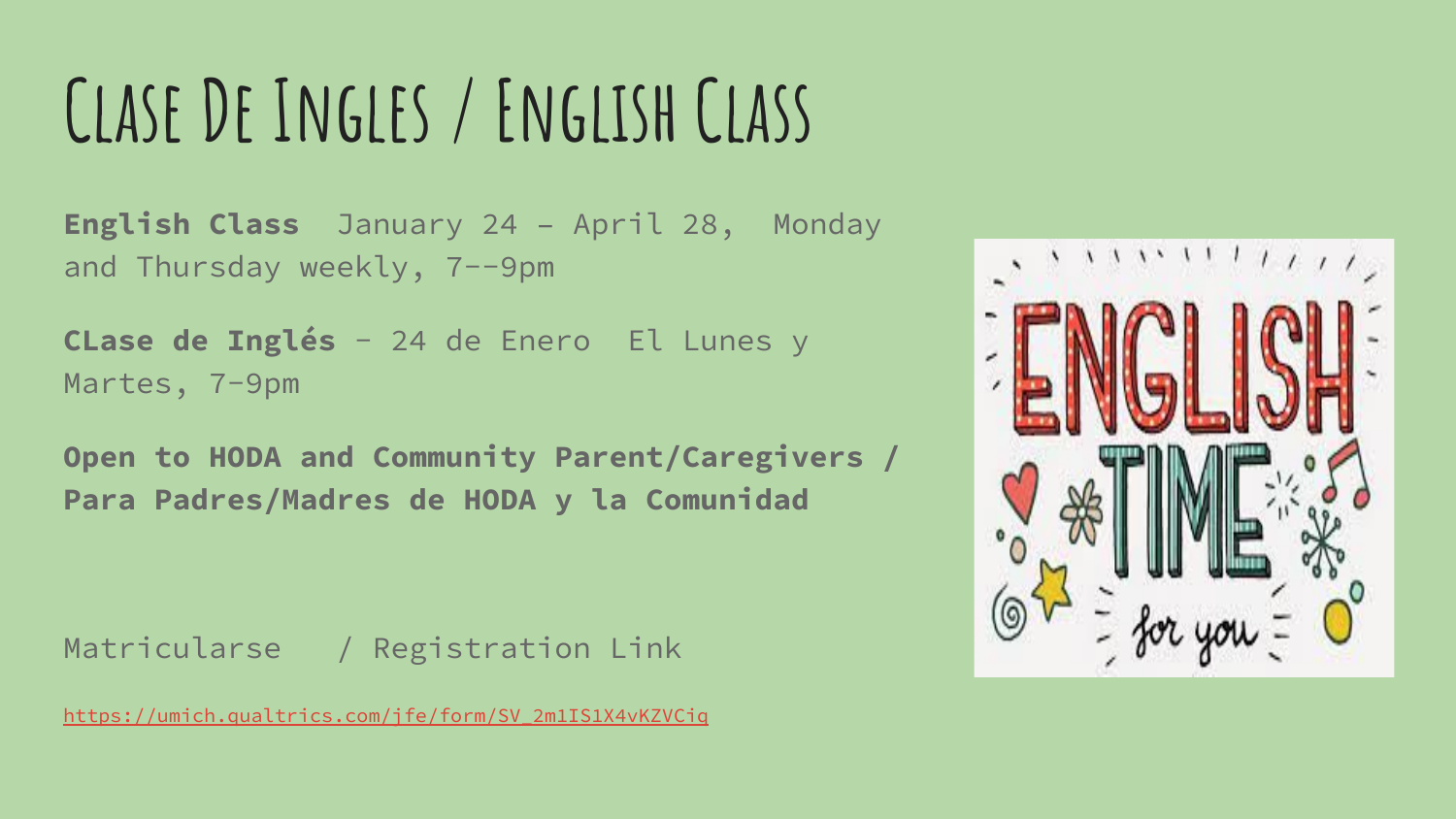### **Amor y Logica Clases**

**Love and Logic parenting:** Feb. 7- March 28 on Monday from 9:30am to 11:30am

**Clases de Amor y Lógica:** 7 de Febrero hasta 28 de Marzo, Los Lunes de 9:30-11:30am



Matricularse / Registration Link

[https://umich.qualtrics.com/jfe/form/SV\\_2m1IS1X4v](https://umich.qualtrics.com/jfe/form/SV_2m1IS1X4vKZVCiq) [KZVCiq](https://umich.qualtrics.com/jfe/form/SV_2m1IS1X4vKZVCiq)

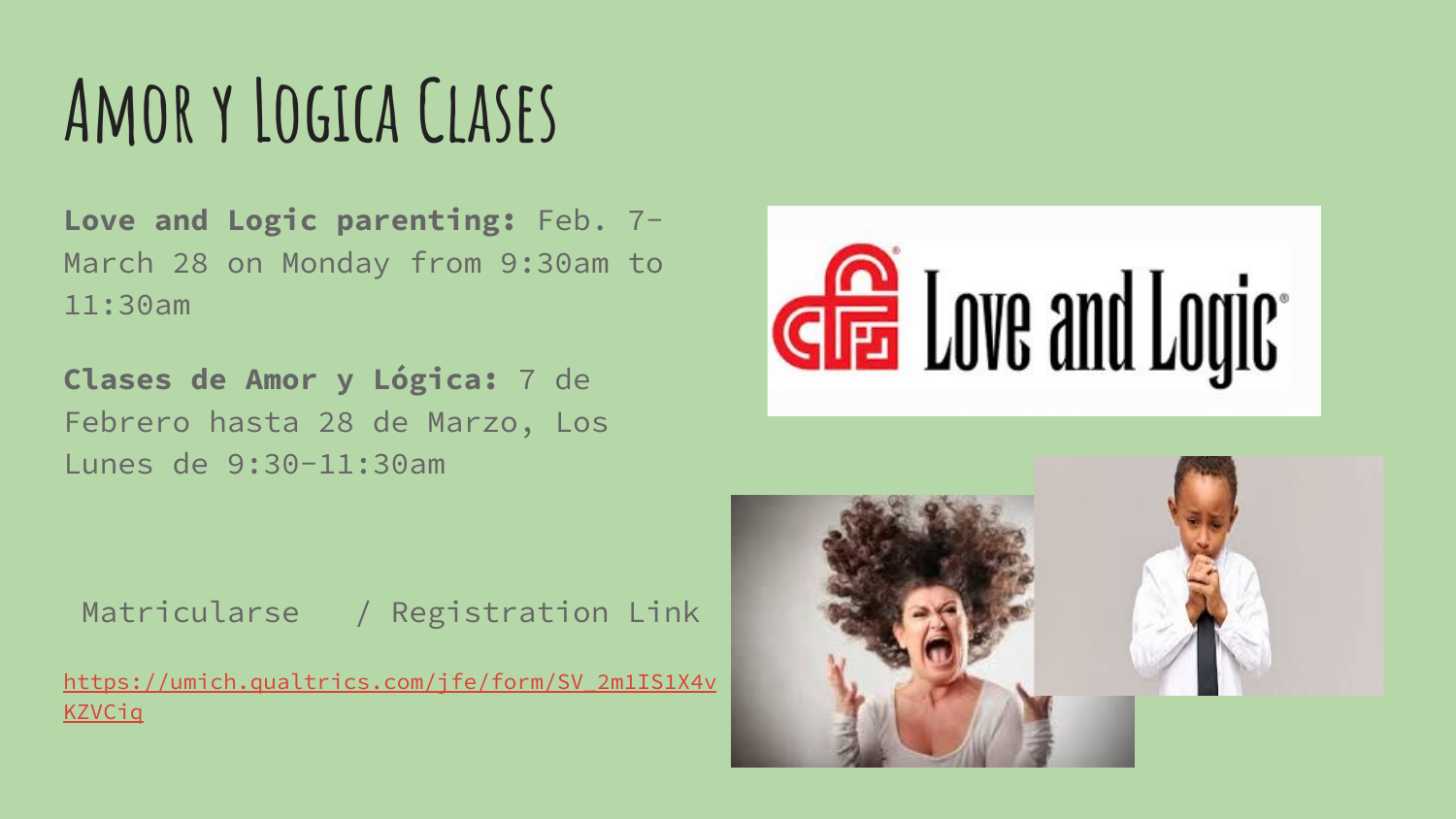### **Questions/ Preguntas ?**

**Class Love & Logic / Amor y Logica - Pedro 602.538.3273**

**Inglés - Llamar Instructora Delilah al 810.285.6247** 

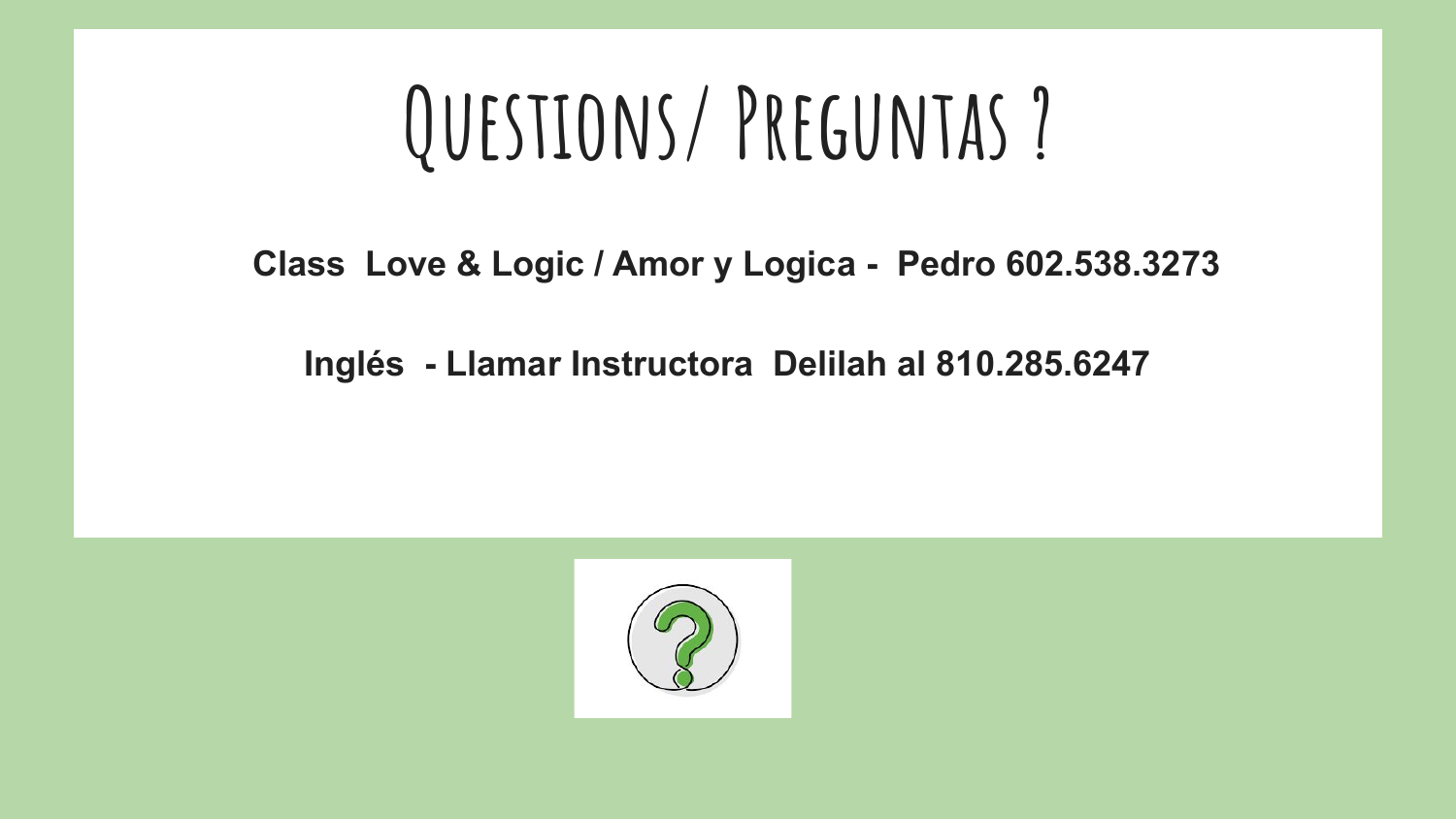# **Southwest Solutions ------------ Calm Down Kits**